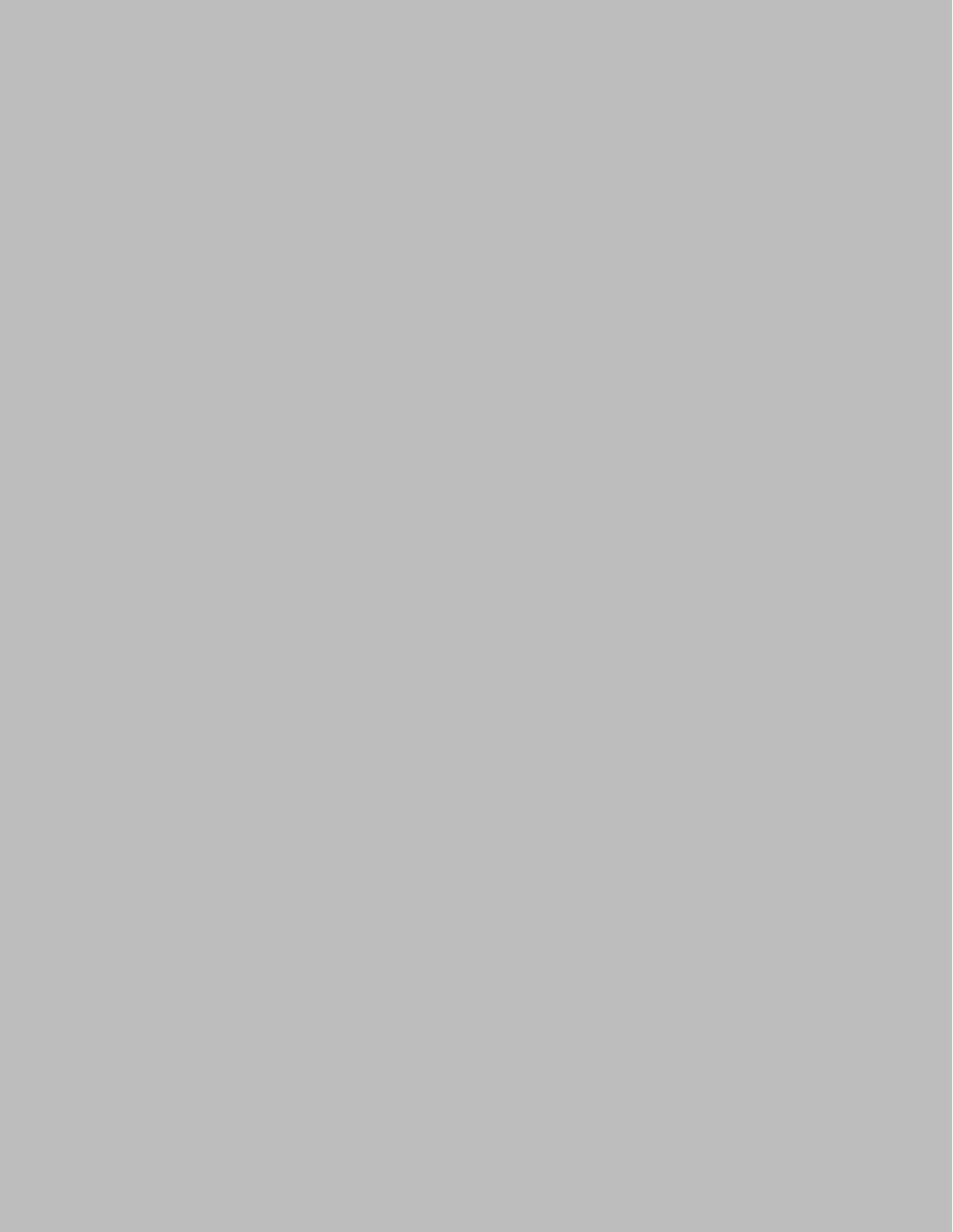

# **Federally qualified health centers**

# **Chapter summary**

Federally qualified health centers (FQHCs) provide access to primary care in areas where primary care resources are constrained. In 2009, FQHCs that received federal grant funding (which comprise over 80 percent of all FQHCs) served 18.8 million people, including 1.4 million Medicare beneficiaries. Total operating revenue for these FQHCs in 2009 was \$11.5 billion, with 6 percent from Medicare (\$674 million).

FQHCs are required to be community-centered and either not-for-profit or public organizations that emphasize coordination of care. They make use of physician assistants, advanced practice nurses, and clinical nurse midwives where appropriate. Patients at FQHCs are predominantly low income and largely uninsured or covered by Medicaid.

The Medicare FQHC benefit provides primary and preventive care to Medicare beneficiaries. Historically, the Medicare program has reimbursed FQHCs according to an all-inclusive per visit payment rate based on the reasonable costs reported by the centers, subject to productivity targets for medical practitioners and a dollar limit on the per visit payment.

The Patient Protection and Affordable Care Act of 2010 establishes a Medicare prospective payment system (PPS) for FQHCs starting October 1, 2014. In the first year of the PPS, aggregate payments under the PPS

# **In this chapter**

- FQHCs are federally qualified nonprofit organizations delivering primary care
- FQHCs rely on a range of clinical staff to deliver care
- The largest source of FQHC revenue is Medicaid, with federal grants contributing a significant share
- Medicare reimburses FQHCs for visits by beneficiaries using an all-inclusive payment
- Patients at FOHCs are predominantly low income and minority
- Recent legislation directs significant increases in FQHC capacity and fundamental changes in Medicare's payment
- Considerations in developing Medicare PPS for FQHCs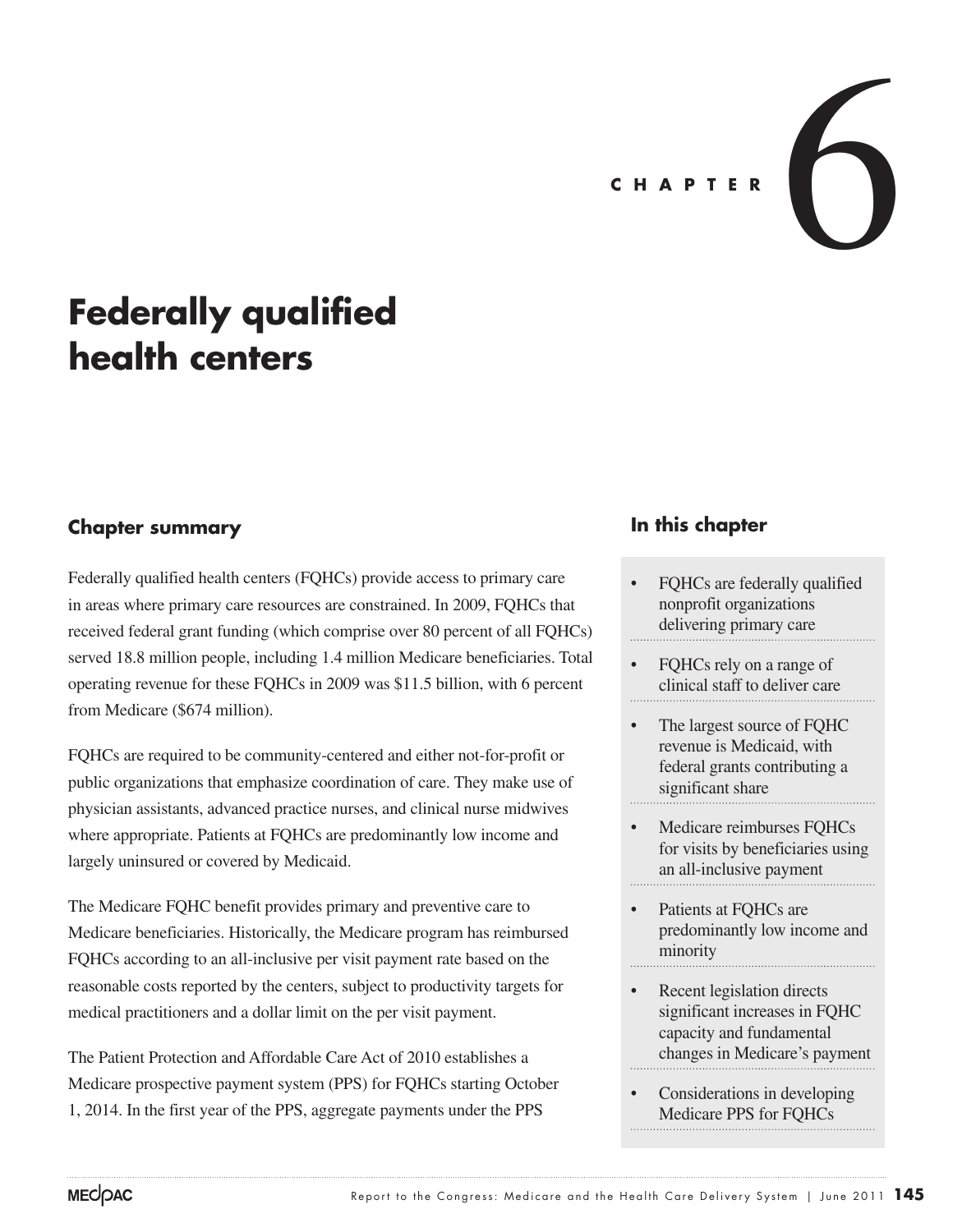must equal the estimated payments that would have occurred under the current reasonable cost payment system without regard to the productivity target or the per visit upper payment limit. The result will likely be higher total payments on average. A great deal of flexibility is afforded to the Secretary of the Department of Health and Human Services in the design of a Medicare FQHC PPS, including the ability to create a system with differentiation of payment rates by service and intensity.

This chapter focuses on FQHCs for three reasons. First, FQHCs are illustrative of a team-based approach to primary care, relying on advanced practice nurses, physician assistants, and other nonphysician practitioners as well as physicians. Second, FQHCs are required to provide care in medically underserved areas or to treat medically underserved populations and play a role in meeting primary care capacity challenges in low-density rural areas. Third, the change in Medicare's payment system from a per visit cost-based reimbursement to a PPS will likely result in higher payments to FQHCs, thus encouraging these providers to serve more Medicare beneficiaries. ■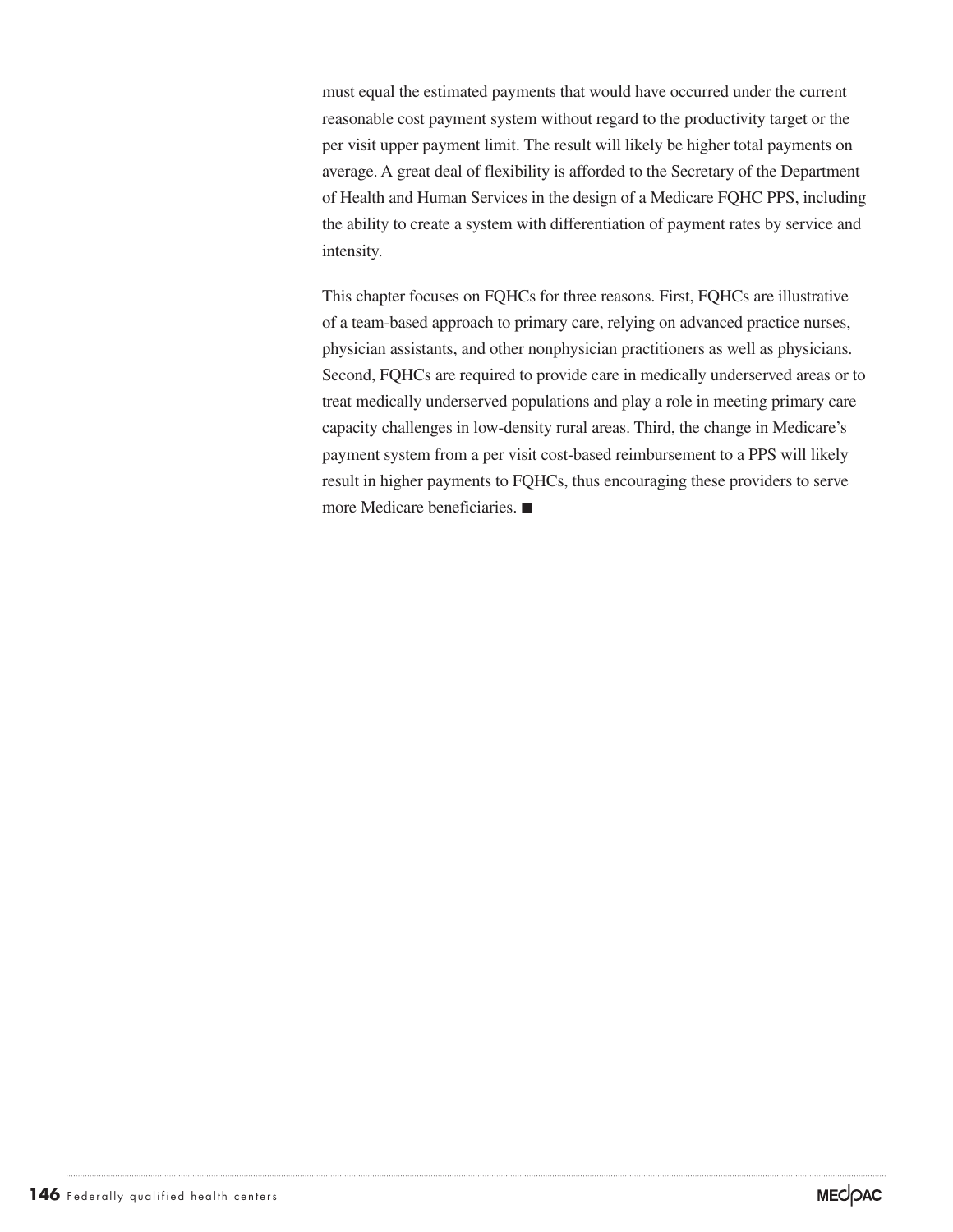## **Introduction**

Federally qualified health centers (FQHCs) provide a resource for primary and preventive care outside the private practice physician's office. In meeting federal requirements for FQHCs, these clinics provide an integrated model of health care delivery emphasizing a team-based approach.

Community health centers started as locally run institutions providing care to indigent and underserved people in the early 1960s; in 1965, the federal government created a demonstration program that funded these community health centers as part of the Office of Economic Opportunity, which ran many of the War on Poverty programs. The current model of providing grants to FQHCs was established in 1975; in 1996, three different funding streams were merged to create the consolidated health center grant program under Section 330 of the Public Health Act. Currently, the Health Resources and Services Administration (HRSA) is responsible for distributing grants to FQHCs.

In 1990, the FQHC benefit under Medicare and the FQHC benefit under Medicaid were established (Taylor 2004). Most grant-funded health centers are classified as general community health centers that serve all populations; however, some centers target specific populations, such as residents of public housing and homeless and migrant farmworker communities.

Three types of entities are eligible to become FQHCs under Medicare and Medicaid: health centers that receive federal grant funds under Section 330 of the Public Health Service Act (PHSA), known as health center grantees; health centers that do not receive a federal grant but meet all the requirements of the grant program, known as lookalikes; and certain outpatient clinics operated by the Indian Health Service.<sup>1</sup> Health center grantees constitute the vast majority—over 80 percent—of all FQHCs. After receiving a grant under Section 330 or a designation as a look-alike, health centers must request that CMS designate them as an FQHC to receive payment for delivering Medicare and Medicaid benefits. The Medicare FQHC certification process requires each FQHC site to be separately approved for Medicare participation.

At present, 1,131 centers receive grants under Section 330 of the PHSA. These grantees deliver care at approximately 7,800 sites; in addition to the 1,131 central grantee locations, there are nearly 6,700 sites ranging from full clinics to satellite sites open a few days a week to mobile vans. In addition to the 1,131 grant-funded centers, 106

centers are certified as FQHC look-alikes. In comparison to the 7,800 federally funded health center sites, there are roughly 4,900 Medicare-participating FQHC sites as of April 2011. To be certified as an FQHC, each center location must be certified separately, whereas a grantfunded health center may operate multiple sites under the same program. We use the term FQHC in this chapter to refer to health centers that are certified by CMS to deliver the Medicare and Medicaid FQHC benefit.

# **FQHCs are federally qualified nonprofit organizations delivering primary care**

FQHCs offer primary and preventive medical care and enabling services (such as translation, transportation, and care management) that help individuals access care (Government Accountability Office 2010). About three-quarters of FQHCs offer preventive dental and mental health treatment on site, while about half of FQHCs offer substance abuse treatment on site (Shi et al. 2010). Most FQHCs also have laboratory services on site or by arrangement and may also perform minor procedures. In a 2009 survey of FQHCs, 40 percent of centers indicated that they used electronic medical records (Commonwealth Fund 2010). This number is comparable to the adoption rate for physician offices (48 percent) and is significantly higher than the adoption rate in hospitals (12 percent) (Jha et al. 2010, National Center for Health Statistics 2010). FQHCs are not eligible for Medicare electronic health record (EHR) incentive payments, although the individual clinical professionals who practice in an FQHC may be eligible for either the Medicare or the Medicaid EHR payments if they meet certain eligibility criteria (Centers for Medicare & Medicaid Services 2011c).

Providers may deliver FQHC services at approved locations that are not health center sites, such as providing medical rounds at a hospital or visits at a patient's home. If an FQHC is in an area with a designated shortage of home health agencies, it may also provide visiting nurse services (Health Resources and Services Administration 2006).

## **FQHCs receive federal benefits that supplement grants and payments from federal health programs**

FQHCs are eligible for certain benefits beyond the federal grant. All FQHCs can participate in the Health Resources and Services Administration's 340B drug discount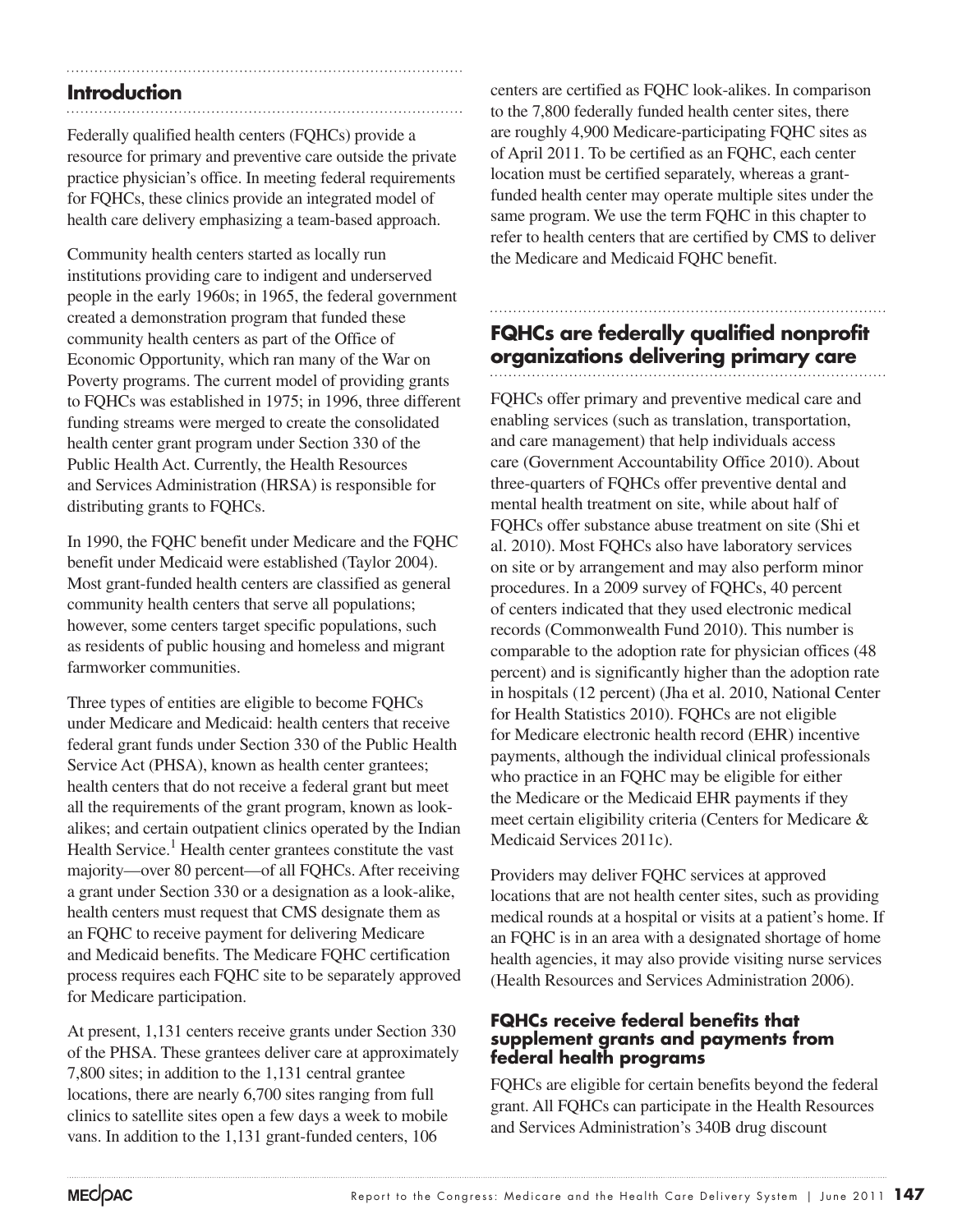program, which can help centers save from 20 percent to 50 percent on the cost of pharmaceuticals (Health Resources and Services Administration 2011c). Grantees and their practitioners, staff, and board members can be covered under the Federal Tort Claims Act program, which eliminates the need for these individuals and the health center to obtain private malpractice insurance (Health Resources and Services Administration 2006). FQHC grantees are also eligible for federal loan guarantees for capital improvements.

### **FQHCs deliver accessible care to underserved populations and incorporate community representation**

HRSA runs the FQHC grant program under Section 330 of the PHSA. An organization applying for an FQHC grant can deliver care at one or more service sites that are most appropriate for the center's target population. The Section 330 statute specifies the services that health center grantees are required to provide (for more detail, see the section on Medicare's FQHC benefit and payment mechanism). These requirements apply at the grantee level—not at the level of individual service sites. As a result, not all required services are provided at every grantee service site, and each service site does not necessarily have to provide care year-round or cover all working hours. The HRSA requirements for FQHCs state that the patient "must have reasonable access to the full complement of services offered by the center as a whole" (Health Resources and Services Administration 2007). This requirement could result in a site offering a limited set of services, provided that the main grantee location offers reasonable access to other services the FQHC is required to provide.

Service sites include permanent sites, which are open yearround in a defined location, seasonal sites, mobile van sites, and other intermittent sites. For example, an FQHC focusing on delivering care to the homeless could provide year-round care at a permanent site as well as operating a van at locations the homeless population uses during certain times of the year. FQHCs must also provide offhours coverage (e.g., through providers on call) and have admitting privileges at local hospitals.

### **FQHCs must have a board that is representative of the population they serve**

Given their role as community-based safety net providers, FQHCs are subject to fairly extensive governance requirements. They are required to have a board of between 9 and 25 people, with a majority of the members being

patients receiving services from the FQHC. The remaining members must be selected for their expertise in community affairs, local government, finance and banking, legal affairs, trade unions, commercial and industrial concerns, or social service agencies (Health Resources and Services Administration 2011a). The board is required to meet monthly and cannot have any members who are employed by the center. No more than half of the consumer board members can derive more than 10 percent of their income from the health care industry, and the center must have a conflict of interest policy for board members.

The board must have responsibility for setting personnel policies; overseeing the center's financial management and budget; ensuring compliance with state, federal, and local laws; approving the selection of the director or chief executive officer of the center; and defining the health benefits delivered by the center, including the scope of services, the location, and hours of service delivery (Centers for Medicare & Medicaid Services 2011a).

## **FQHCs must be located in medical shortage areas or treat medically underserved populations**

Medically underserved areas (MUAs) and medically underserved populations (MUPs) are designations made by HRSA and identify areas or populations with insufficient access to primary care and a high infant mortality rate, a high poverty rate, or a high share of the population that is elderly (Health Resources and Services Administration 2011a). FQHCs must be located in MUAs or serve MUPs and document the needs of its target population (Health Resources and Services Administration 2011a).

MUAs and MUPs are similar but not identical to health professional shortage areas (HPSAs), which are areas that have a shortage of primary, dental, or mental health care. All FQHCs receive an automatic designation as an HPSA facility, which permits them to hire clinical staff through the National Health Service Corps (NHSC) program.

## **There are similarities between FQHCs and rural health clinics, although differences remain**

Given the presence of FQHCs in rural areas, a brief discussion of rural health clinics (RHCs) is warranted. In 1977, the Congress created RHCs to deliver primary care in rural areas to Medicare and Medicaid beneficiaries. CMS approves RHCs as eligible for participation in the Medicare and Medicaid programs (Centers for Medicare & Medicaid Services 2010b). As of September 2010, there were 3,820 RHCs in 45 states. RHCs can be provider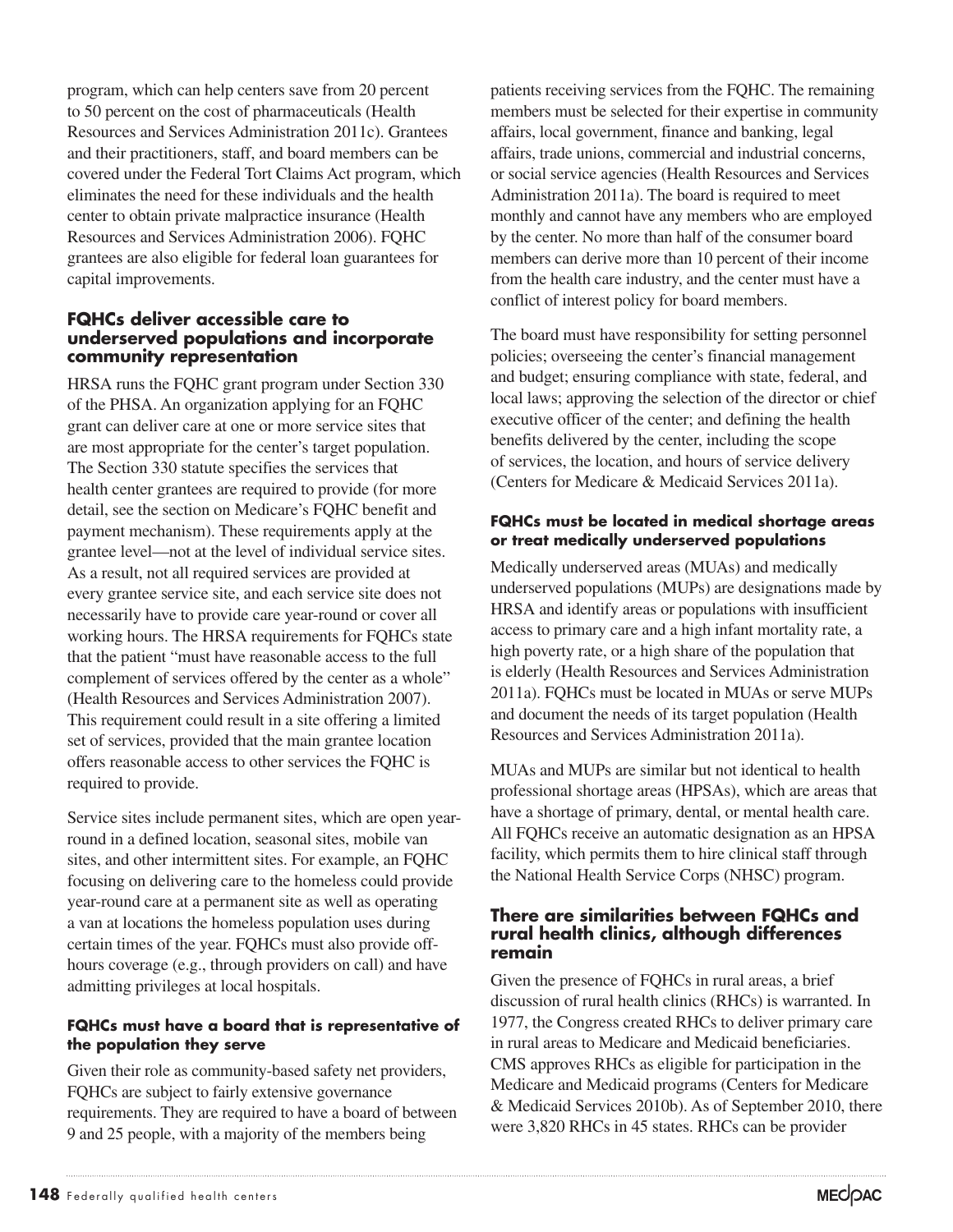based or freestanding, and they can be nonprofit, for profit, or operated by a state or local government. RHCs can be established by physician offices that include specialty care as long as the physician office can establish that the goal of the practice is primary care (Health Resources and Services Administration 2006).

Section 1861(aa)(2) of the Social Security Act requires that, when applying for determination as an RHC for the purpose of Medicare payment, RHCs must be in a nonurbanized area. For the purposes of the RHC program, a nonurbanized area is an area outside of an urban area, which is defined as a densely settled area with at least 50,000 residents. Upon establishment, RHCs must also be located in an area that within the previous four years was designated as a shortage area. Under Section 1861(aa) (2), shortage areas for the purposes of RHC designation include MUAs, HPSAs, and a shortage area as designated by the state governor. The Secretary of the Department of Health and Human Services must certify the shortage designation.

The Medicare RHC benefit includes services delivered by physicians, nurse practitioners, physician assistants, and other medical professionals as well as services and supplies incident to such services, visiting nurse services, services of registered dieticians or nutritional professionals, and otherwise covered drugs furnished by physicians and other practitioners (Centers for Medicare & Medicaid Services 2009). Preventive care under the RHC benefit is limited to those services that otherwise would be covered under Medicare Part B, whereas the Medicare FQHC benefit includes the primary care services that FQHCs are required to provide under the conditions of their Section 330 grant (Centers for Medicare & Medicaid Services 2009).

Medicare's method of reimbursing RHCs is similar to the reimbursement method for FQHCs—an all-inclusive payment rate that incorporates per visit payment limits and provider productivity caps. The per visit payment limit for RHCs is \$78.07 in 2011, and RHCs based in hospitals with fewer than 50 beds receive cost-based reimbursement without respect to the per visit payment limit (Centers for Medicare & Medicaid Services 2009, Centers for Medicare & Medicaid Services 2010a). The per visit payment amount for RHCs is less than the per visit payment amount for FQHCs—which is \$109.24 for rural FQHCs and \$126.22 for urban FQHCs in 2011 (Centers for Medicare & Medicaid Services 2010a). To receive payment from Medicare, RHCs and FQHCs file

cost reports that indicate the type of visit and the cost of providing services. Starting in January 2011, FQHCs will report HCPCS codes for their patients to facilitate CMS's development of the new FQHC prospective payment system (PPS). However, RHCs will not report HCPCS codes for their patients, as they will continue to be paid based on an all-inclusive payment rate.

In considering the difference in the upper payment limit for FQHCs and RHCs, it is worth noting the differences between the services provided, and the population served, by FQHCs and RHCs. First, FQHCs must provide preventive primary health services as required by Section 330 of the PHSA, while the preventive health services provided by RHCs is limited to those who would otherwise be covered under the Medicare Part B benefit (discussed in more detail in the section on Medicare's FQHC benefit and payment mechanism). Second, FQHCs are required to accept patients without regard to their ability to pay. While some RHCs do offer a sliding scale of charges or accept patients without regard to their ability to pay, they are not required to do so. RHCs that establish a sliding scale of patient charges and accept all patients without regard to their ability to pay can be designated as an HPSA facility, which allows them to hire from the NHSC.

Given the differences in payments, services, and patient populations, it will be important to fully understand the complement of services provided by FQHCs and RHCs, as well as physician offices and other Medicare providers, particularly in anticipation of the upcoming changes in Medicare's reimbursement to FQHCs from a costbased per visit payment amount to a PPS. This change could further widen the differences in reimbursement across settings, making it more critical that policymakers understand the differences in the benefit package, intensity, and patient mix across different primary care providers.

# **FQHCs rely on a range of clinical staff to deliver care**

Among the 43,000 medical professionals employed at FQHCs, more than 9,100 are physicians; 5,800 are nurse practitioners, physician assistants, or clinical nurse midwives; and the balance are nurses and other medical personnel (Health Resources and Services Administration 2010). Medicare pays the same rate for an FQHC visit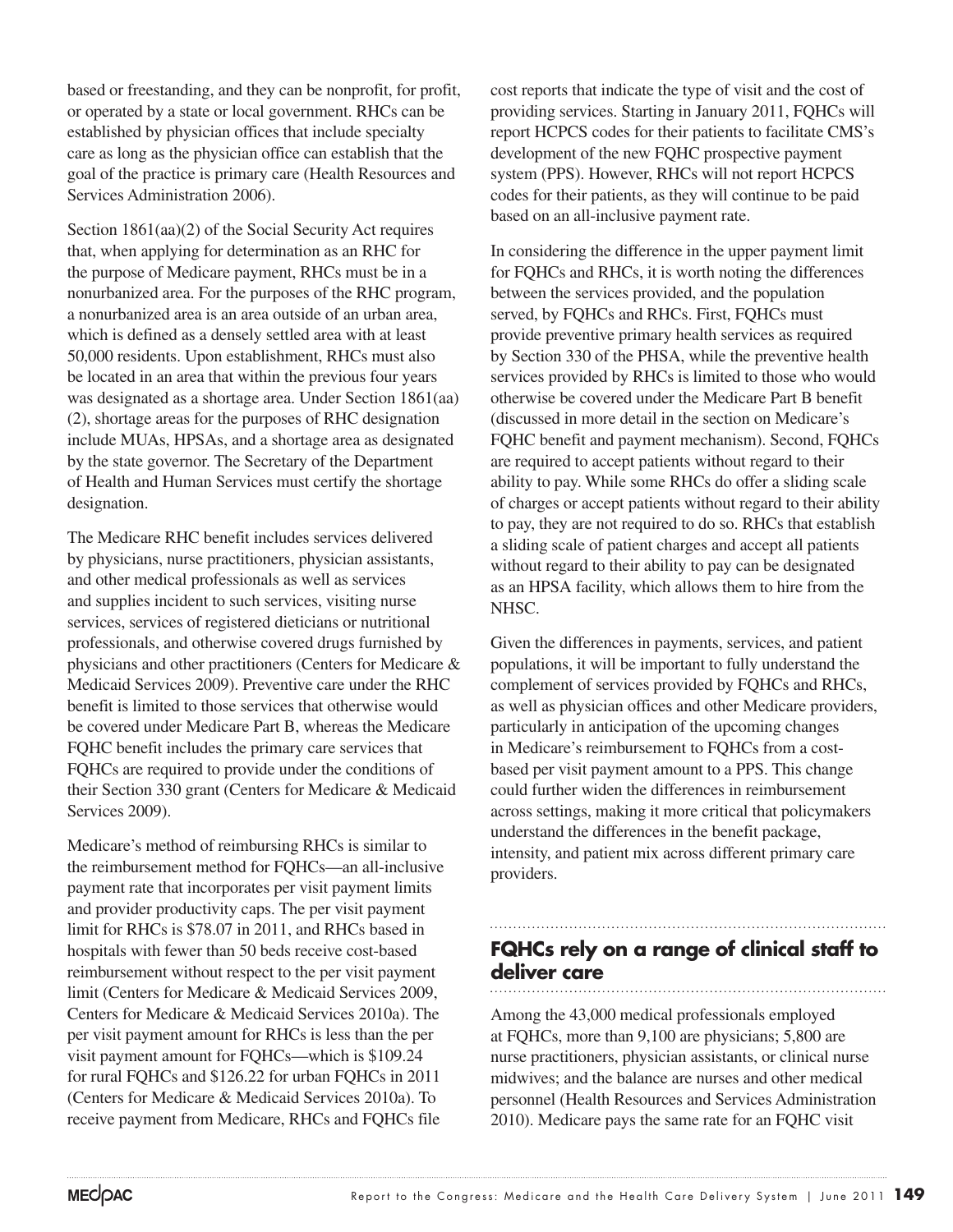whether it is provided by a physician or an advanced practice nurse, physician assistant, or clinical nurse midwife.<sup>2</sup> This reliance on advanced practice nurses, physician assistants, and clinical nurse midwives to deliver care where appropriate is one of the original principles behind establishment of the FQHC Medicare benefit. An FQHC run by a physician assistant, nurse practitioner, or other health professional must have an arrangement with a physician to supervise these staff. $3$  Work done by all practitioners at an FQHC must comply with state law regarding scope of practice (Centers for Medicare & Medicaid Services 2009).

## **FQHCs face challenges in recruiting and retaining health professionals and obtaining specialty referrals**

FQHCs experience some difficulty recruiting and retaining clinical staff, particularly specialty providers (mental health, dental, and obstetrician or gynecologist practitioners). A 2006 study by Rosenblatt and colleagues found that 13 percent of family physician or general practitioner slots at FQHCs were vacant, and certain specialties had even higher vacancy rates—21 percent of obstetrician or gynecologist slots were vacant and 23 percent of psychiatrist slots were vacant (Rosenblatt et al. 2006).

## **Federal hiring and loan repayment programs help FQHCs recruit health professionals**

All FQHCs—because of their designation as health professional shortage facilities—are permitted to hire from the NHSC, which provides grants to students applying to medical or professional schools if they agree to work at FQHCs or other designated safety net providers. The NHSC also runs a loan repayment program for practitioners who have already completed their training. FQHCs make up the largest single placement site for NHSC health professionals (Kaiser Commission on Medicaid and the Uninsured 2010). FQHCs also hire staff through the Conrad 30 (J-1 waiver) visa program for foreign medical graduates. Among a survey of FQHC grantees, 24 percent used the NHSC scholarship program, 36 percent used the NHSC loan repayment program, and 32 percent used the J-1 visa program to fill at least one physician position (Rosenblatt et al. 2006).

#### **FQHCs sometimes face difficulty in securing specialty referrals, which is often related to the patient's insurance status**

A successful referral from an FQHC to a specialist often depends on the insurance status of the patient and the

patient's ability to absorb the cost of specialty care if the patient's insurance does not cover it (Gusmano et al. 2002, Shi et al. 2010). A study of the 2006 National Ambulatory Medical Care Survey (NAMCS) did not find a large difference in the rate of FQHCs (14 percent) and physician offices (10 percent) saying they had "a lot of difficulty" or "some difficulty" in referring Medicare patients to specialists. However, more FQHCs and physician offices reported "a lot of difficulty" referring Medicaid patients (16 percent for FQHCs, 22 percent for physician offices) and uninsured patients (46 percent for FQHCs, 24 percent for physician offices) to specialists (Shi et al. 2010). In a survey of 20 FQHC directors across the country, 35 percent of respondents said they often try to negotiate lower prices with specialists if the cost of specialty care would be prohibitive for the patient (Gusmano et al. 2002).

## **FQHCs may play a larger role in medical education as a result of recent legislative changes**

FQHCs offer an opportunity for medical residents to experience care delivery in an ambulatory setting. To facilitate these connections, two provisions in the Patient Protection and Affordable Care Act of 2010 (PPACA) establish funding sources for development of, and payment to, teaching health centers. Teaching health centers are community-based ambulatory care sites that operate a primary care residency program and can include FQHCs, RHCs, and other entities. PPACA authorized (but did not appropriate) HRSA grants to help eligible establishments start up teaching health center residency programs. Separately, PPACA appropriated \$230 million over the next five years to support the costs of operating residency programs in teaching health centers. HRSA will administer this funding process. On January 25, 2011, the Secretary of Health and Human Services announced that \$1.9 million had been awarded to 11 teaching health centers under the Teaching Health Centers Graduate Medical Education Program (Health Resources and Services Administration 2011b).

Separate from these provisions, FQHCs are eligible to receive Medicare payments for graduate medical education, either directly from Medicare or more commonly through arrangements with teaching hospitals. Medicare can make direct graduate medical education payments for specified teaching-related expenses to FQHCs that sponsor their own accredited residency training program. Because very few FQHCs sponsor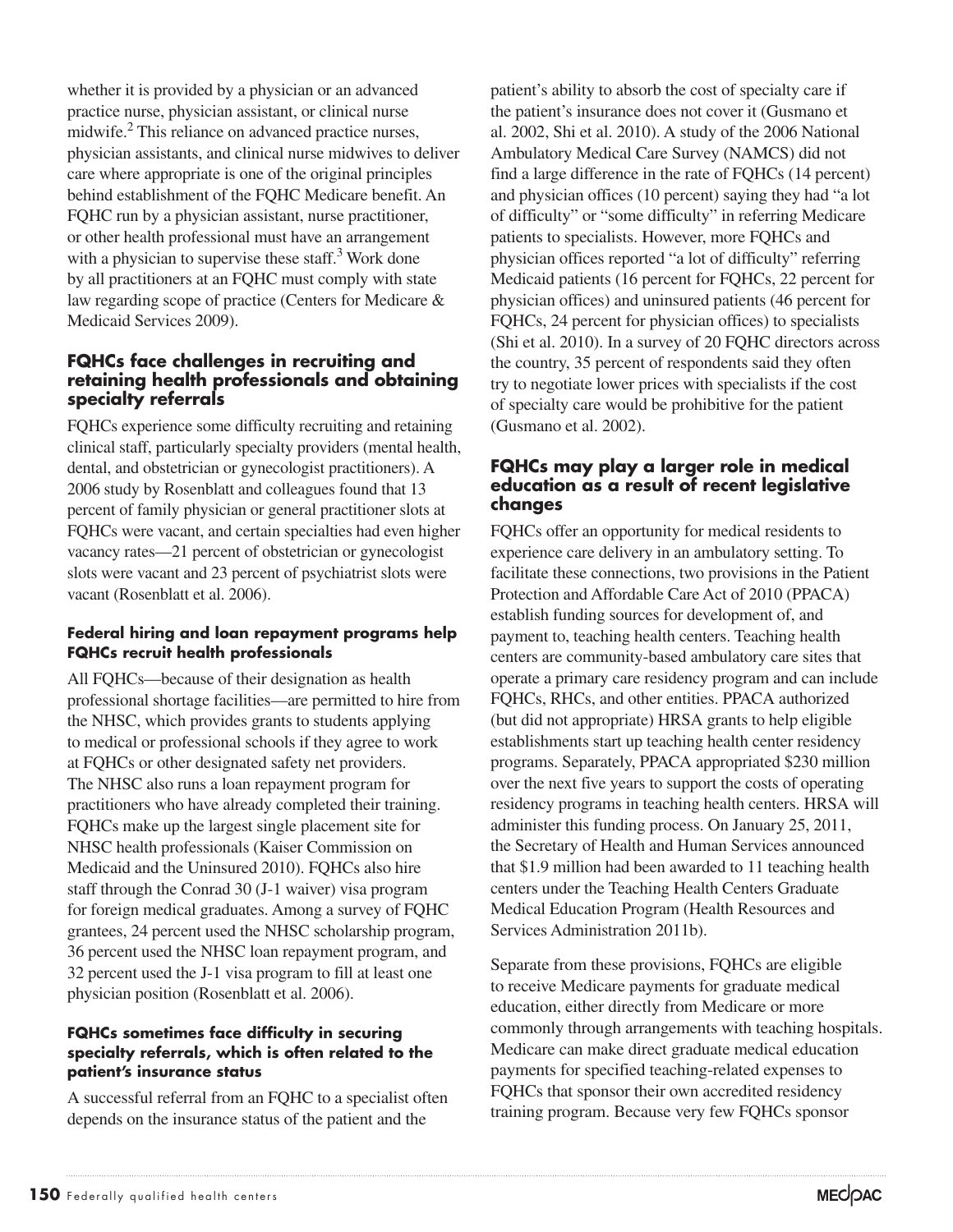their own residency programs, these direct payments are relatively rare. It is more common, however, for FQHCs to receive payments through an arrangement to provide a rotation for a hospital-based residency program. Unlike teaching hospitals, FQHCs cannot receive Medicare indirect medical education payments for the higher costs associated with being a teaching institution. However, if an FQHC enters an arrangement with a hospital-based residency program to provide an ambulatory rotation, it may negotiate reimbursement from the hospital that could include the indirect costs of having the residents rotate through the FQHC. Although PPACA eliminated some regulatory burdens that discouraged residency rotation to these nonhospital settings, financial disincentives remain (Medicare Payment Advisory Commission 2010).

# **The largest source of FQHC revenue is Medicaid, with federal grants contributing a significant share**

Among all sources of revenue, Medicaid makes up 37 percent of total revenue and 63 percent of patient-related revenue for health center grantees (Figure 6-1). In 2009, Medicaid paid \$4.25 billion to FQHCs. In contrast, Medicare paid \$674 million to federally funded FQHCs, or 6 percent of their total revenue.

## **Medicaid payments to FQHCs are made under a prospective payment system**

The Benefits Improvement and Protection Act of 2000 established a PPS for Medicaid reimbursement, changing from a cost-based methodology. The law also allowed state Medicaid agencies to establish their own reimbursement rates for FQHCs provided that: (1) the reimbursement would not be less than the payment under the Medicaid PPS, and (2) the center agreed to it (referred to as an alternative payment methodology). In 2005, the Government Accountability Office (GAO) found that about half of states had established an alternative payment methodology for reimbursing FQHCs (Government Accountability Office  $2005$ .<sup>4</sup> In 2009, 56 percent of Medicaid patients at FQHCs were covered by a Medicaid managed care organization (Health Resources and Services Administration 2010). In these situations, the managed care organization pays the FQHC an amount that the two parties negotiated, and the state Medicaid program pays the FQHC a wraparound payment equal to the

# **F ig ure FIGURE 6–1**

#### **6–1 Of the more than \$11 billion in revenue reported by FQHC grantees, Medicaid makes up the largest single share**



Note: FQHC (federally qualified health center), HRSA (Health Resources and Services Administration).

Source: 2009 data compiled by MedPAC from the HRSA data warehouse.

difference, if any, between the PPS rate and the payment from the managed care organization.

## **Grants to FQHCs are funded through the annual appropriations process**

The FQHC grant program is funded through the yearly appropriations process, although recent legislation has also provided mandatory grant funding for FQHCs. The American Recovery and Reinvestment Act appropriated \$2 billion for construction, equipment, health information technology, and related improvements to existing FQHCs and establishment of new FQHC sites. Finally, PPACA appropriated \$11 billion over the next five years (including \$1.5 billion for construction) for FQHCs. In 2009, the average FQHC grant award was \$1.7 million (Health Resources and Services Administration 2011d).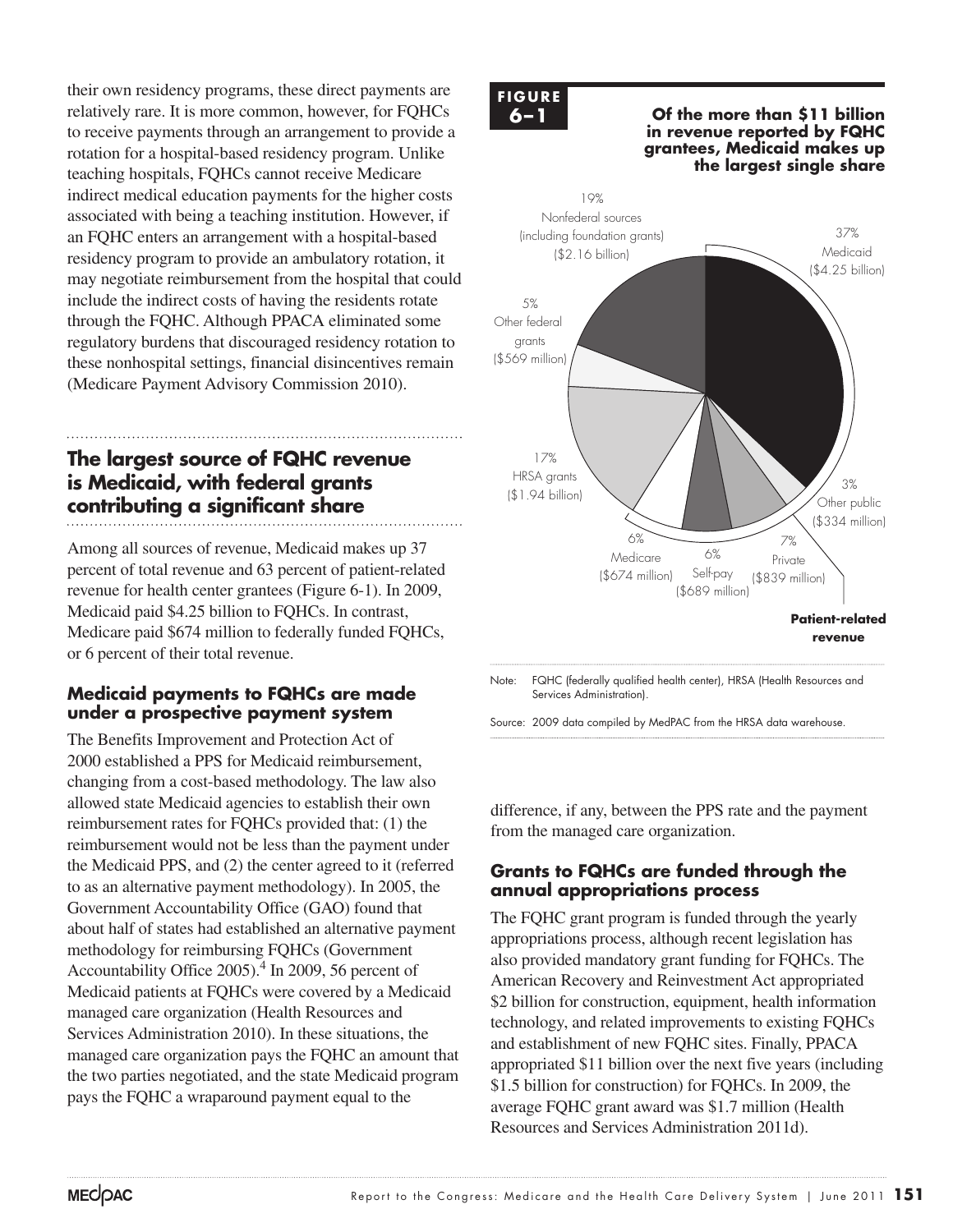# provided in FQHCs are separately billable under Part

B because they are not covered in the Medicare allinclusive payment rate. In addition, because an FQHC has to offer the same services to all patients, regardless of their insurance status, FQHCs may provide Medicare beneficiaries care such as preventive dental services that are not covered by Medicare under either the all-inclusive payment rate or the Part B fee schedule (Centers for Medicare & Medicaid Services 2010b).

PPACA expanded the FQHC Medicare benefit by crossreferencing the Medicare preventive services established by the law. As shown in Figure 6-2, some services

# **Medicare reimburses FQHCs for visits by beneficiaries using an all-inclusive payment**

The FQHC benefit under Medicare became effective in October 1991 and was modeled after the Medicare RHC benefit (Government Accountability Office 2010). It generally covers primary and preventive care and related services provided to Medicare beneficiaries. The current Medicare reimbursement is a single payment per covered visit based on the FQHC's costs and subject to a productivity assumption for clinical staff and an upper limit on the per visit payment.

## **Medicare FQHC benefit covers comprehensive primary and preventive care**

The FQHC benefit under Medicare generally covers:

- *Primary care:* Treatment of acute or chronic medical problems furnished under the supervision of a physician, nurse practitioner, physician assistant, clinical psychologist, clinical nurse midwife, visiting nurse, or clinical social worker (Health Resources and Services Administration 2006).
- *Preventive care:* Screening services furnished under the supervision of a medical professional. Initially, these services included broad risk-targeted services such as physical exams, blood pressure management, and nutritional assessments. Over time, preventive services under the Medicare FQHC benefit have been expanded to include mammography, Pap tests and pelvic exams, prostate and colorectal cancer screening, diabetes self-management training, bone mass measurement, glaucoma screening, cardiovascular screening, medical nutrition therapy, and tobacco cessation.5

## **Medicare reimburses FQHCs using a costbased all-inclusive reimbursement rate**

Medicare pays for beneficiaries' visits to FQHCs using an all-inclusive rate per covered visit. Medicare's allinclusive payment rate for FQHCs was generally modeled after the system in place for payment to RHCs, including productivity thresholds and per visit limits (Government Accountability Office 2010).

#### **Medicare's FQHC reimbursement rate is based on the center's costs, subject to productivity requirements and a per visit payment limit**

Medicare payment to an FQHC is based on allowable visits and allowable costs. Allowable visits include an inperson encounter with a physician, physician assistant, nurse practitioner, clinical nurse midwife, clinical psychologist, clinical social worker, or visiting nurse for preventive or primary care. A visit for diabetes selfmanagement training or medical nutrition therapy services can be counted as a visit, provided that it is not a group session (Centers for Medicare & Medicaid Services 2009).<sup>6</sup> FQHCs may bill for only one medical visit per patient per day. FQHCs may also bill for one mental health visit per patient per day and one diabetes self-management individual training visit per patient per day.

Allowable costs are those that are "reasonable in amount and necessary and proper to the efficient delivery of services," as described in the Medicare claims processing manual (Centers for Medicare & Medicaid Services 2010b). These costs include practitioner compensation, overhead, supplies, and other costs incident to delivery of the Medicare FQHC benefit. Costs for services provided that are not covered by Medicare (e.g., preventive dental care) must be excluded as well as costs associated with items outside the FQHC benefit, such as the technical component of labs (Centers for Medicare & Medicaid Services 2010b).

In general, the calculation of the FQHC per visit payment rate uses allowable costs divided by allowable visits. However, Medicare applies an adjustment for the productivity of FQHC medical staff, using a floor of 4,200 visits for each full-time physician and 2,100 visits for each full-time physician assistant, advanced practice nurse, or clinical nurse midwife in a year. FQHCs with total allowable visits below these thresholds must nevertheless use them to calculate the number of allowable visits. This requirement raises the number of visits in the calculation and thus reduces the per visit rate.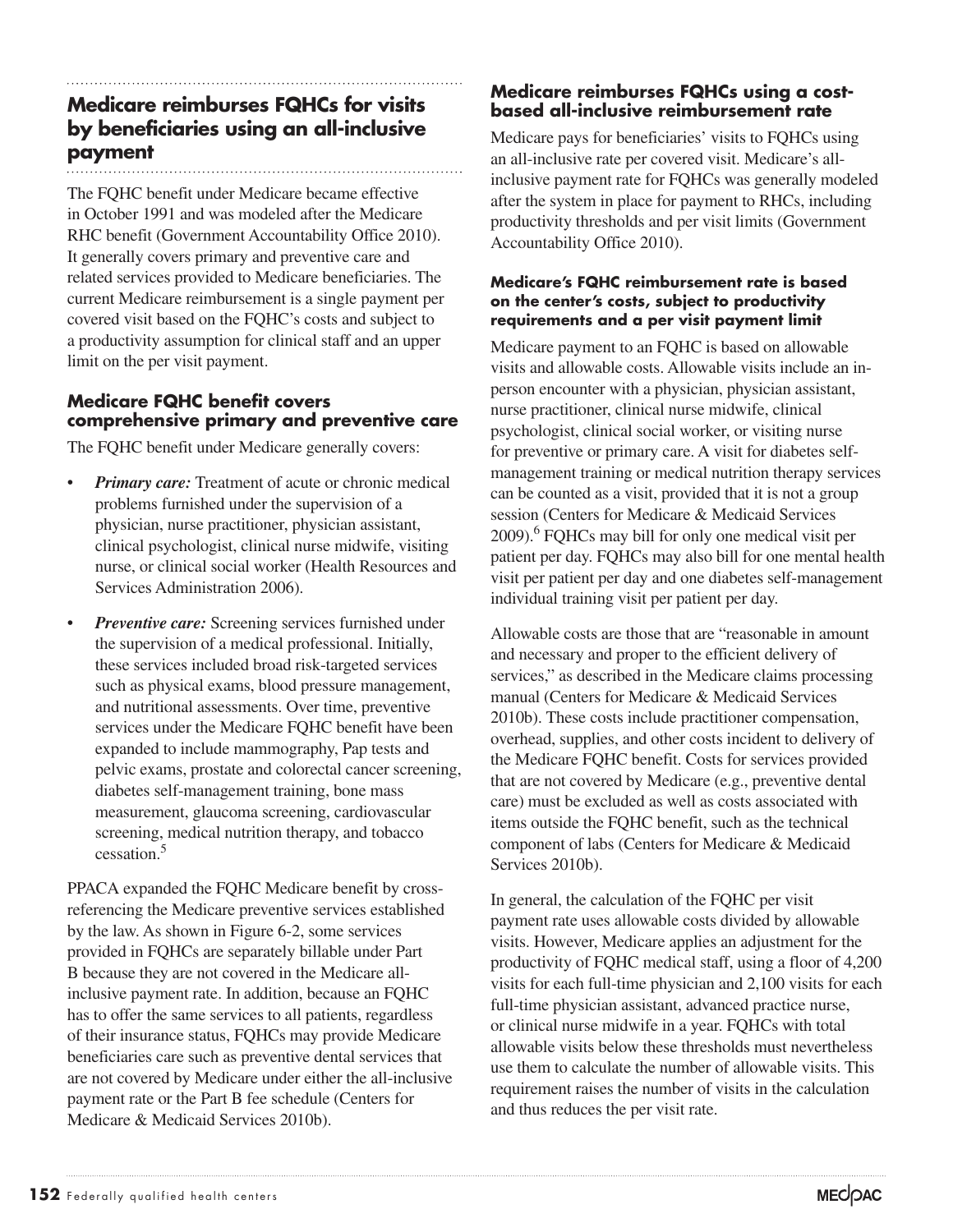

Source: Compiled by MedPAC from the Medicare benefit policy manual.

An FQHC's reimbursement is the lower of its calculated per visit rate or the per visit payment limit. In 2011, the per visit payment limit is \$109.24 for rural FQHCs and \$126.22 for urban FQHCs. Urban FQHCs are those that are located in a metropolitan statistical area (Centers for Medicare & Medicaid Services 2010a).

Using 2007 cost reports, GAO estimated that 72 percent of FQHCs had costs for delivering the FQHC Medicare benefit that exceeded the Medicare per visit limit and that their costs exceeded Medicare reimbursement by approximately \$72 million in total, or 17 percent of payments that year.<sup>7</sup>

In reviewing these findings, it is worth noting that CMS dissented with the findings as the data used in the report

were not derived from "comprehensive, full scope audited Medicare FQHC cost reports." As CMS noted in its comments, the presence of the per visit payment limit reduces the need for a detailed audit of the FQHC cost reports (Government Accountability Office 2010). The use of unaudited cost reports for reimbursement may also have implications for the transition to the PPS.

## **Medicare provides an interim payment to FQHCs that is later reconciled with FQHC's actual spending**

Medicare currently pays FQHCs using cost-based reimbursement. Under this arrangement, a Medicare contractor makes interim payments to an FQHC at the beginning of the reporting period based on either

**6-2**

**F ig ure**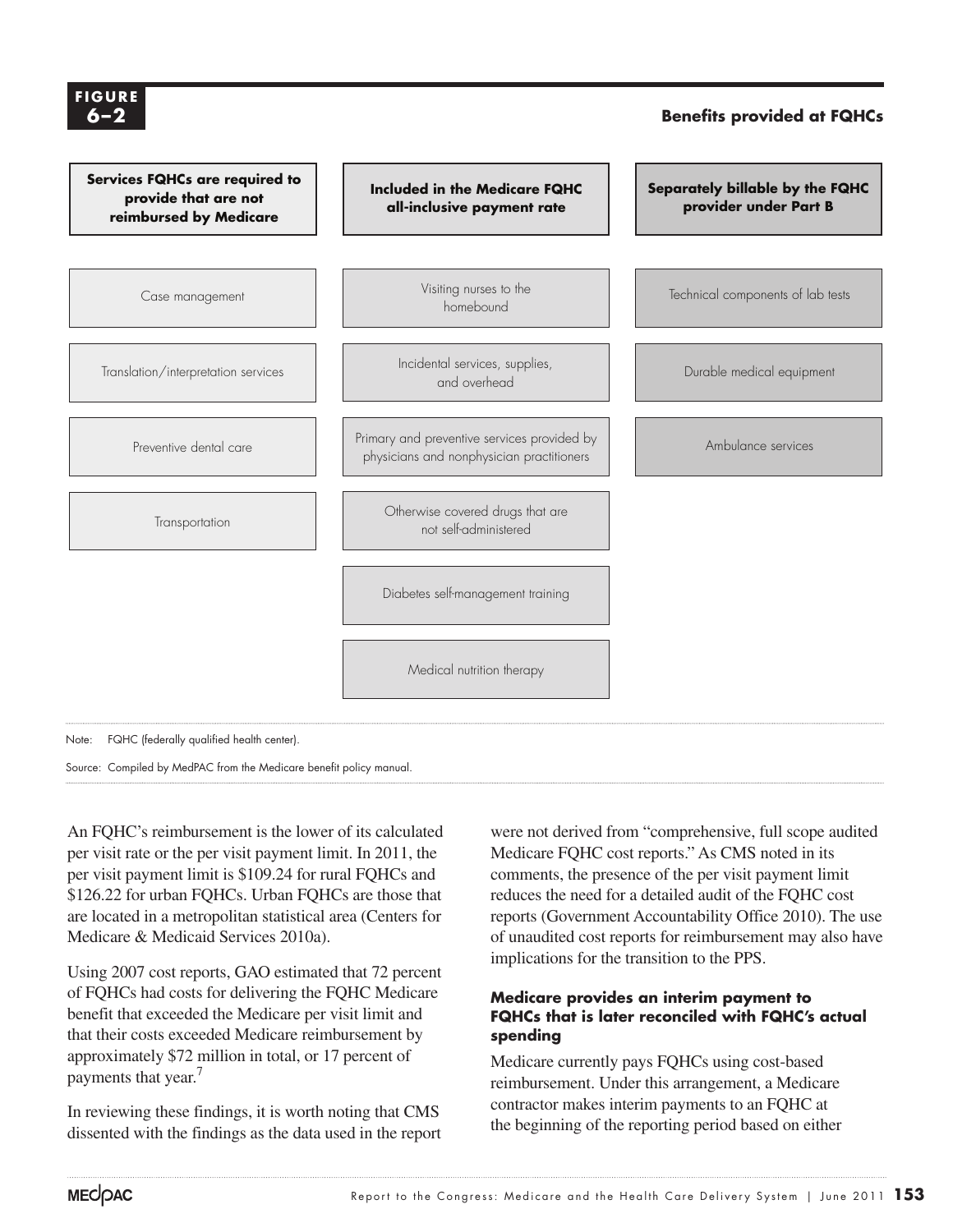**TA B L E**

#### **6–1 Comparing Medicare's FQHC and RHC payment limits with payment for a physician office visit and hospital outpatient department visit, 2011**

|                                        | Medicare<br>payment<br>amount |
|----------------------------------------|-------------------------------|
| <b>Payment limit</b>                   |                               |
| FQHC, rural                            | \$109.24                      |
| FQHC, urban                            | 126.22                        |
| RHC.                                   | 78.07                         |
| <b>Physician office</b>                |                               |
| Physician fee schedule,                |                               |
| office visit by an established patient | 68.97                         |
| Hospital outpatient department         |                               |
| Facility                               | 75.13                         |
| Physician work                         | 49.27                         |
| Total                                  | 124.40                        |

Note: FQHC (federally qualified health center), RHC (rural health clinic). The physician fee schedule and outpatient department (OPD) figures are the national payment amount. Healthcare Common Procedure Coding System code 99213 is used for the physician fee schedule and OPD payment amounts. Medicare's payment rate for a physician office visit includes the practice expense (i.e., facility-level) payment. Please see text on this page for additional caveats to this comparison.

Source: Calendar year 2011 physician fee schedule, Hospital Outpatient Prospective Payment System Addendum A.

the FQHC's historic costs of providing services or the FQHC's budget for that year. $8$  At the end of a period up to, but not exceeding, 12 months, the FQHC submits a cost report, which includes the detail needed for the Medicare contractor to determine the FQHC's final Medicare reimbursement. If interim payments to the FQHC exceed the final settlement amount, the FQHC must repay the excess amount. Similarly, if the interim payments are less than the final settlement amount, Medicare pays the FQHC the difference in a lump sum up to the per visit payment limit (Centers for Medicare & Medicaid Services 2010b).

## **Medicare's payments to FQHCs and Medicare's payments for office visits in other ambulatory care settings**

Table 6-1 shows the Medicare FQHC payment limit with Medicare's payment for a level three physician office visit and a level three hospital outpatient clinic visit. There are a number of important caveats to this comparison. First, Medicare's payment to FQHCs includes all services

covered by the FQHC benefit. Thus, the FQHC payment includes the professional component of laboratory services or procedures, physician-administered medication, and some additional Medicare-covered services that FQHCs provide as a condition of their grant or lookalike designation, which could be billed separately in the case of a private physician practice or a hospital outpatient department. In other words, an apples-to-apples comparison would use Medicare's payment for a physician visit and outpatient visit (and other services that may be billed separately) that corresponds to a typical FQHC visit. However, our ability to define a typical visit to an FQHC for a Medicare beneficiary is not possible because FQHCs did not report Healthcare Common Procedure Coding System (HCPCS) codes until very recently. Beginning in January 2011, FQHCs are required to report HCPCS codes.

Second, the payment rate to FQHCs does not vary based on whether the visit is with a new or established patient or on the intensity of the visit.

Third, the payment limit for FQHCs is an upper payment limit—meaning that some FQHCs receive a per visit amount that is less than the amount shown in Table 6-1.

With these caveats, Table 6-1 shows Medicare's payment rate for a level three office visit with an established patient for the physician fee schedule rates and a level three outpatient department visit. We chose a level three visit because, as noted above, Medicare's FQHC payment limit covers all types of visits to the FQHC—including shorter or less complex visits with established patients as well as longer or more complex visits with new patients.

According to the Medicare physician fee schedule, for a level three office visit by an established patient, practitioners typically spend 15 minutes face to face with patients or their families, compared with 5 minutes of face-to-face time for a level one office visit and 40 minutes for a level five office visit.

## **FQHCs can reduce cost sharing for lowincome Medicare beneficiaries**

Medicare's Part B deductible does not apply to FQHC visits. Patients at FQHCs pay a coinsurance of 20 percent of the center's reasonable customary charge for the service (Centers for Medicare & Medicaid Services 2011b). The coinsurance percentage is applied to the FQHC's customary charges, even if this customary charge would exceed the Medicare FQHC payment limit. However, per the Section 330 PHSA grant requirements, the patient's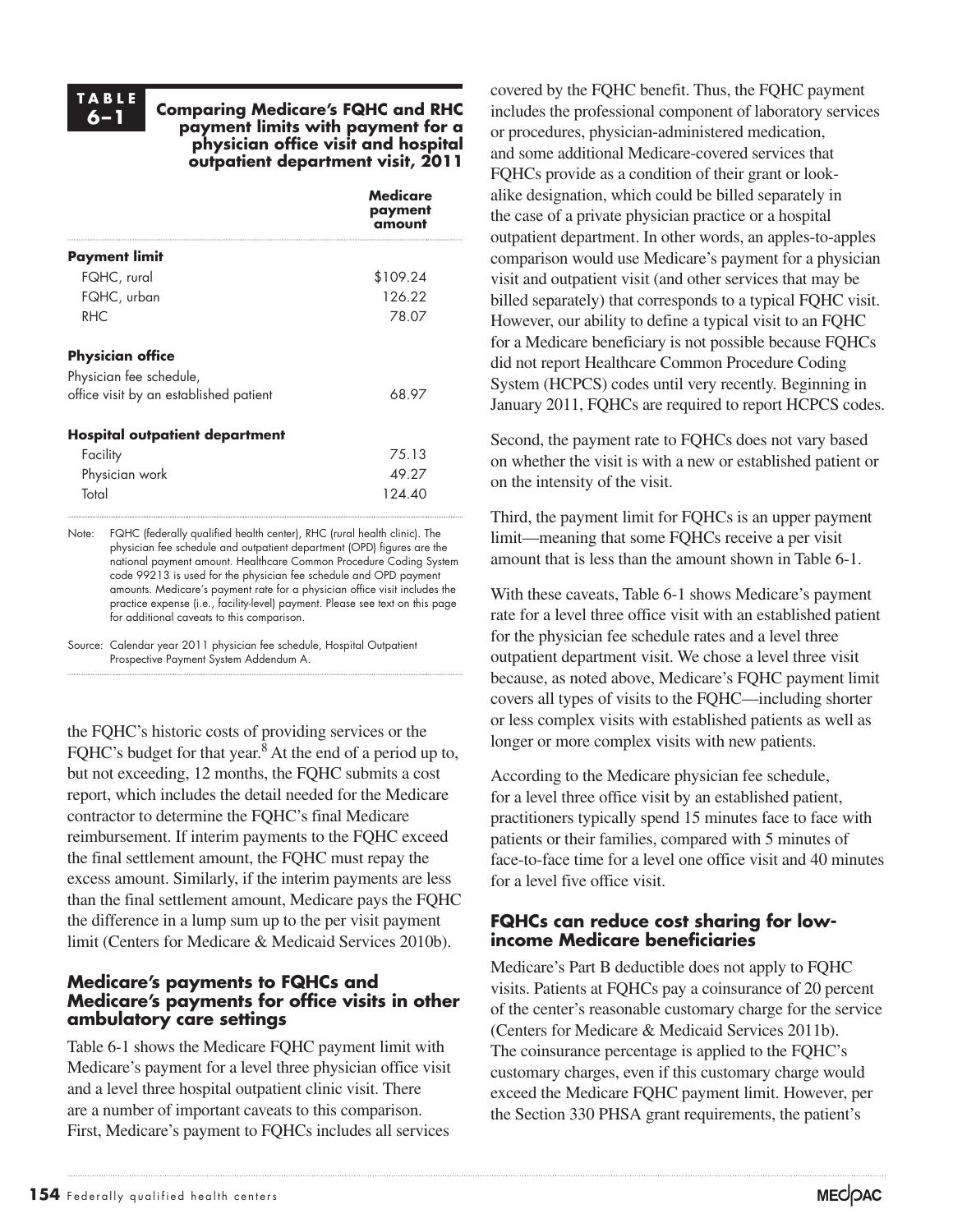coinsurance is also subject to a sliding scale reduction based on income. The coinsurance for patients with income below 200 percent of the federal poverty threshold is reduced and patients with incomes below 100 percent of the federal poverty threshold pay a nominal fee. If patients do not pay their coinsurance, Medicare reimburses 100 percent of the bad debts for the FQHC. Of the general population over age 65 years, 34 percent are below the 200 percent federal poverty threshold and so could receive some reduction in their coinsurance (Census Bureau 2010). This reduction in coinsurance may become less of a relative benefit of FQHCs as Medicare cost sharing for certain preventive services has been eliminated in all settings.<sup>9</sup>

# **Patients at FQHCs are predominantly low income and minority**

In 2009, 1.4 million Medicare beneficiaries received care at an FQHC—an increase of 20 percent from 2006 (Health Resources and Services Administration 2010). Despite this increase, over the same period, the share of the FQHC population who were Medicare beneficiaries fell slightly, as the overall FQHC patient population increased by 25 percent, to 18.8 million people (Figure 6-3) (Health Resources and Services Administration 2010).

More than 70 percent of grantee FQHCs' patients have income below 100 percent of the federal poverty threshold (Health Resources and Services Administration 2010). Patients at FQHCs are disproportionately minority and non-English speakers—in 2009, 63 percent were members of a racial or ethnic minority (predominantly Hispanic), and 25 percent were best served in a language other than English (Health Resources and Services Administration 2010).

## **Chronic disease burden of patients at FQHCs appears to be higher than for comparable patients at physician offices**

Studies over the years have assessed the chronic disease burden of patients visiting FQHCs, outpatient departments, and physician offices. One study using the 2006 NAMCS found that a higher percentage of community health centers' patients (13 percent) were more likely to have diabetes than physician offices' patients (9 percent). Significantly higher rates of patients at health centers were obese or suffering from depression compared with patients in physician offices (Shi et al. 2010). A study that

#### **F ig ure FIGURE 6–3**

### **6–3 FQHC** patients are **predominantly young, 2009**



updated these findings based on the 2008 NAMCS found that patients in FQHCs were more likely to have a chronic condition than patients in a physician office or outpatient department (Hing and Uddin 2010).

## **Patients with chronic conditions make more visits to FQHCs, and frequent visitors to FQHCs are more likely to be older**

In 2009, FQHC patients with chronic conditions were more likely than other FQHC patients to make multiple visits to FQHCs in a year—three visits a year on average for those with diabetes, two and a half visits a year for those with heart disease, and just over two visits a year for those with hypertension (Health Resources and Services Administration 2010). In contrast, the number of visits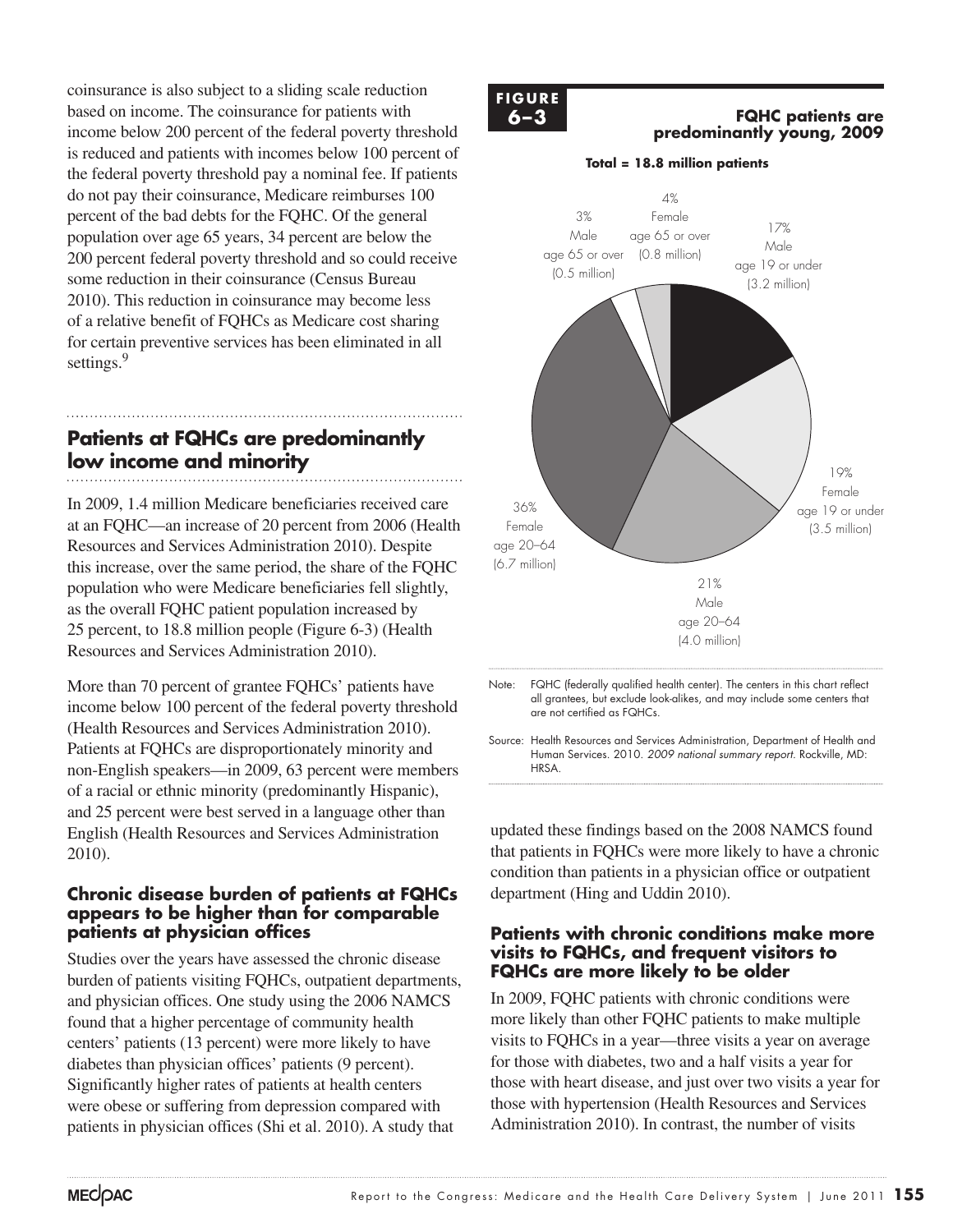for those with acute conditions ranged from 1.45 visits for patients with dehydration to 1.22 visits for patients with contact dermatitis.

One study of an FQHC in central Massachusetts that reviewed center records for 1999 found that among all patients, frequent visitors to the FQHC were more likely to be older. Patients aged 45 to 64 years made up a third of all established patients but half of frequent visitors. The share of the total patient population at the FQHC over age 65 was 7 percent, but it made up 13 percent of frequent visitors (Savageau et al. 2006).

## **FQHCs report chronic care outcomes for their patients**

FQHCs track and report intermediate outcome measures to HRSA on an aggregate basis for their patients who have been diagnosed with certain common chronic diseases. Among patients between the ages of 18 and 85 who visited an FQHC in 2009 and who were diagnosed with hypertension, 63 percent had a reading on their last blood pressure measurement of 140/90 or below (Health Resources and Services Administration 2010).<sup>10</sup> Among FQHC patients with diabetes, 71 percent had a hemoglobin A1c (HbA1c) level below 9 percent—one measure of blood sugar control for diabetics. Overall, the literature of quality at FQHCs in comparison to other primary care sites is mixed, and the underlying health status of patients confounds these findings. One analysis of chronic care management at health centers found that the rates of blood pressure control were better than the documented rates for hospital-affiliated clinics or the Veterans Affairs health system; it also found that the quality of diabetes care was lower at health centers than for publicly reported rates for some managed care organizations, although this comparison does not adjust for patient status between those at FQHCs and in managed care organizations (Hicks et al. 2006). Another study that focused directly on glycemic control in FQHCs found that the rate of glycemic testing equaled or exceeded national figures for the total U.S. population as well as managed care plans participating in the Healthcare Effectiveness Data and Information Set reporting. This study also found that the percentage of patients with HbA1c levels below 9.5 percent was higher for the surveyed health centers than managed care plans (Maizlish et al. 2004).

## **Presence of an FQHC may reduce preventable hospitalizations**

One study conducted among publicly insured and uninsured residents noted that FQHCs reduced the rate of preventable hospitalizations (Epstein 2001). Using a database of hospital discharges in Virginia, Epstein found that the presence of an FQHC reduced the preventable hospitalization rate for those residing in an MUA. Over the three years covered in his study, the presence of an FQHC in an MUA was associated with 5.8 fewer preventable hospitalizations per 1,000 people, as compared with the rate of preventable hospitalizations in MUAs without an FQHC. The study did not disaggregate the findings among those with public insurance and those without insurance.

Other studies have found that the presence of an FQHC reduced the rate of ambulatory-care-sensitive conditions among the uninsured and that, even among the insured population, the presence of an FQHC decreased use of the emergency department for ambulatory-care-sensitive conditions (Falik et al. 2006, Rust et al. 2009).

# **Recent legislation directs significant increases in FQHC capacity and fundamental changes in Medicare's payment**

PPACA establishes a new PPS for Medicare payment to FQHCs beginning on October 1, 2014. As noted earlier, current payments to FQHCs are constrained by both the productivity assumption and the per visit limit. Under the new payment system, payments in the first year of the PPS shall be set equal to the estimated payments that would have occurred under the current reasonable cost payments without respect to the productivity assumptions or the per visit payment limit. The payment rate shall be increased each year by either an FQHC-specific index or the Medicare Economic Index if an FQHC index is not available. There is not a specific statutory provision for an ongoing budget-neutrality factor after the first year of the PPS.

In preparation for the PPS, starting in 2011, FQHCs must report to CMS on the specific services they provide to Medicare beneficiaries using HCPCS codes (Centers for Medicare & Medicaid Services 2011d). The statutory language establishing the PPS also contemplates that payment rates could take into account the type, intensity, and duration of services and could incorporate geographic adjustments.

One concern in Medicare payment policy is that in transitioning from a cost-based reimbursement system to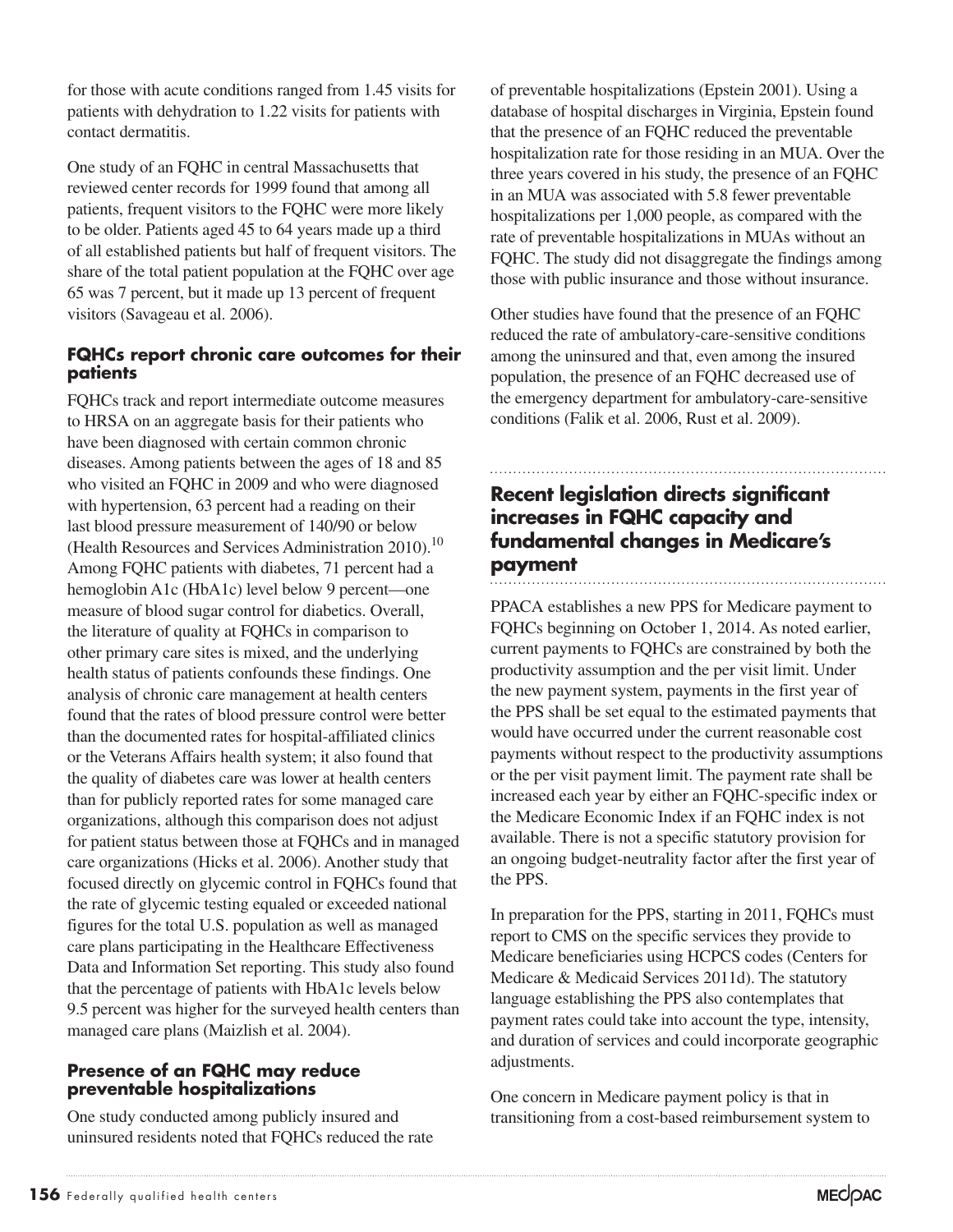# **FQHC look-alike program**

The federally qualified health center (FQHC)<br>look-alike program was established in 1990 as a<br>result of the demand for FQHC services by low-<br>income unineured or Medicaid angelless and limited look-alike program was established in 1990 as a income uninsured or Medicaid enrollees and limited Section 330 grant funding (Taylor 2010). The creation of this program enabled centers that complied with all the grant requirements to be reimbursed as FQHCs by Medicare and Medicaid, even if they were unable to

receive grant funds. Many FQHC look-alikes compete for and obtain federal grant funding—between 2002 and 2007, 286 FQHC look-alikes applied for an FQHC grant, and 36 percent of them were successful (Health Resources and Services Administration 2008). FQHC look-alikes can also participate in the 340B program, although they are not covered under the Federal Tort Claims Act. ■

a PPS, there may be less of an incentive for providers to constrain their costs so that costs in a base year result in a higher payment amount under the PPS. $^{11}$ 

FQHCs could have the same incentive to not constrain their costs in anticipation of the PPS. It is also important to note that CMS does not audit FQHC cost reports, and they note in their comments to the GAO report on Medicare's payment to FQHCs that the presence of the per visit payment limit constrains Medicare's overall payment to FQHCs without requiring a detailed audit (Government Accountability Office 2010). If these cost reports form the basis of the PPS along with the procedure and service codes reported, it will be important for CMS to audit the growth in costs for FQHCs in the years before the PPS is established and ensure that Medicare's payment rates reflect the efficient provision of services at FQHCs.

# **Considerations in developing Medicare PPS for FQHCs**

There are three general reasons to look at the relationship between FQHCs and Medicare. First, FQHCs are one model of team-based primary care delivery. FQHCs emphasize the use of physician assistants, nurse practitioners, clinical nurse midwives, and other practitioners for routine care, allowing physicians affiliated with FQHCs to focus their attention on more complex cases. They are required by their grants or lookalike designations to coordinate care by having off-hours coverage, having admitting privileges with facility-based providers, and locating their service sites to facilitate access to care.

Second, FQHCs can provide access for Medicare beneficiaries seeking routine and preventive care in areas where physician office capacity is limited. As a result of their grant requirements, FQHCs are located in underserved areas (such as rural areas where health care services are widely dispersed) or treat populations that have barriers to care (such as those whose members have difficulty obtaining transportation to a doctor's office).

Third, the conversion to a Medicare PPS could encourage FQHCs to serve more Medicare beneficiaries, as it is likely that Medicare payments to FQHCs will increase under the PPS. In designing the PPS, CMS will have to address questions about the most appropriate services for Medicare beneficiaries at FQHCs and the relative value of these services.

Several questions remain regarding FQHCs' delivery of care to Medicare beneficiaries. For example, do FQHCs have the expertise to handle multiple chronic conditions among the elderly? While FQHCs treat a significant number of patients with chronic and disabling conditions, the share of their patients who are over age 65 is relatively small. Next, is the care provided at FQHCs of comparable quality to other ambulatory care sites available to Medicare beneficiaries, and does Medicare's payment to FQHCs reflect the efficient delivery of care? These issues will be part of the discussion as CMS develops Medicare's PPS for FQHCs. ■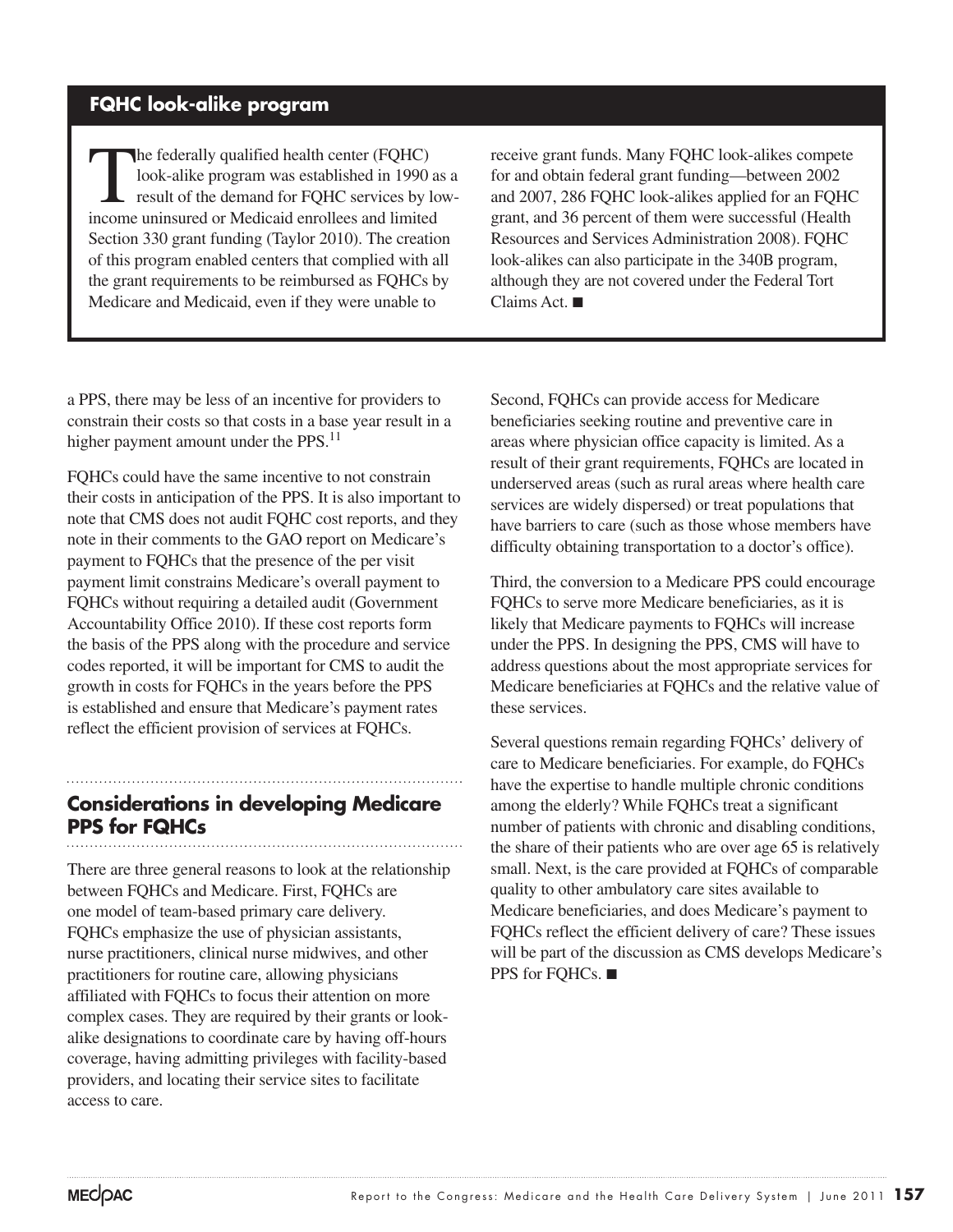# **Endnotes**

- 1 Health centers classified as comprehensive federally funded health centers as of January 1, 1990, are also categorically eligible to be FQHCs.
- 2 Outside an FQHC or RHC, nurse practitioners and physician assistants are paid at 85 percent of the physician fee schedule.
- 3 CMS requires that physicians make at least one visit every two weeks to meet the physician supervision requirement.
- 4 Since this report was issued, the Congress raised the Medicaid FQHC PPS by \$5.
- 5 Preventive care under the Medicare RHC benefit is limited to services that are covered under Medicare Part B.
- 6 In general, group education sessions are not included in the FQHC Medicare benefit.
- 7 GAO estimates that the productivity threshold had a smaller effect on Medicare spending—7 percent of FQHCs had their total reimbursement rate lowered because of the productivity threshold, reducing Medicare payment to FQHCs by \$1.1 million.
- 8 For example, if an FQHC is new, the Medicare administrative contractors may pay an interim rate based on a budget. If the FQHC is expanding the services it provides or expects a significant increase in costs (such as rent) it may request payment based on a budget.
- 9 PPACA eliminates cost sharing for preventive services ranked as A or B by the Preventive Services Task Force.
- 10 Lower blood pressure measurement and higher shares of patients with lower hemoglobin A1c levels suggest higher quality.
- 11 For example, GAO found that "HCFA [Health Care Financing Administration] used 1995 reported SNF [skilled nursing facility] costs as the basis for the federal per diem rates under PPS. We believe these base-year costs are likely to be too high as a result of inefficient service provision, unnecessary care, and improper billing for services, which went undetected due to minimal program oversight." (Government Accountability Office 1999).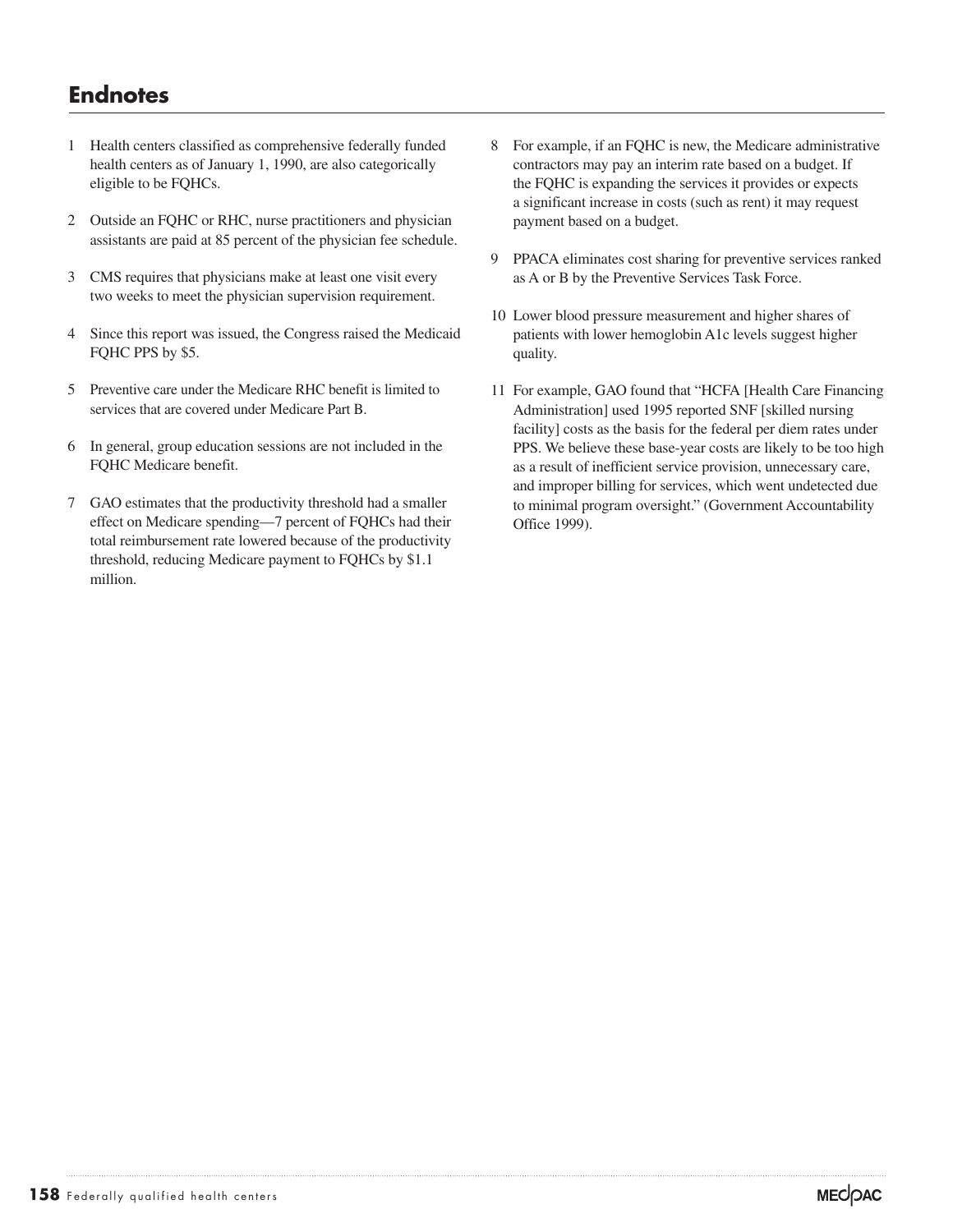# **References**

Census Bureau. 2010. 2010 Annual social and economic supplement: 2009. *Current population survey.* Table POV25.

Centers for Medicare & Medicaid Services, Department of Health and Human Services. 2009. *Chapter 13: Rural health clinic and federally qualified health center services. Medicare benefit policy manual.* Baltmore, MD: CMS.

Centers for Medicare & Medicaid Services, Department of Health and Human Services. 2010a. Announcement of Medicare rural health clinics and federally qualified health centers payment rate increases. Transmittal no. 2123.

Centers for Medicare & Medicaid Services, Department of Health and Human Services. 2010b. *Chapter 9: Rural health clinics/federally qualified health centers. Medicare claims processing manual.* Baltimore, MD: CMS.

Centers for Medicare & Medicaid Services, Department of Health and Human Services. 2011a. *Code of Federal Regulations*. 42 CFR 51c 304. Governing board.

Centers for Medicare & Medicaid Services, Department of Health and Human Services. 2011b. *Code of Federal Regulations*. 42 CFR 405.2410. Application of Part B deductible and coinsurance.

Centers for Medicare & Medicaid Services, Department of Health and Human Services. 2011c. Eligibility for EHR incentive programs. http://www.cms.gov/EHRIncentivePrograms/15\_ Eligibility.asp#TopOfPage.

Centers for Medicare & Medicaid Services, Department of Health and Human Services. 2011d. Rural health clinics and federally qualified health centers billing guide. *MLN Matters®* no. SE1039.

Commonwealth Fund. 2010. *Enhancing the capacity of community health centers to achieve high performance*. New York, NY: The Commonwealth Fund.

Epstein, A. J. 2001. The role of public clinics in preventable hospitalizations among vulnerable populations. *Health Services Research* 36, no. 2 (June): 405–420.

Falik, M., J. Needleman, R. Herbert, et al. 2006. Comparative effectiveness of health centers as regular source of care: Application of sentinel ACSC events as performance measures. *Journal of Ambulatory Care Management* 29, no. 1 (January– March): 24–35.

Government Accountability Office. 1999. *Skilled nursing facilities: Medicare payment changes require provider adjustments but maintain access.* Washington, DC: GAO. Government Accountability Office. 2005. *Health centers and rural clinics: state and federal implementation issues for Medicaid's new payment system*. GAO–05–452. Washington, DC: GAO.

Government Accountability Office. 2010. *Medicare payments to federally qualified health centers*. GAO–10–576R. Washington, DC: GAO.

Gusmano, M. K., G. Fairbrother, and H. Park. 2002. Exploring the limits of the safety net: Community health centers and care for the uninsured. *Health Affairs* 21, no. 6 (November–December): 188–194.

Health Resources and Services Administration, Department of Health and Human Services. 2006. *Comparison of the rural health clinic and federally qualified health center programs.* Rockville, MD: HRSA.

Health Resources and Services Administration, Department of Health and Human Services. 2007. *Defining scope of project and policy for requesting changes.* HRSA policy information notice. Document no. 2008–01. Rockville, MD: HRSA.

Health Resources and Services Administration, Department of Health and Human Services. 2008. *Health centers: America's primary care safety net, reflections on success, 2002–2007.* Rockville, MD: HRSA.

Health Resources and Services Administration, Department of Health and Human Services. 2010. *2009 national summary report*. Rockville, MD: HRSA.

Health Resources and Services Administration, Department of Health and Human Services. 2011a. *Health center program requirement slides*. http://bphc.hrsa.gov/about/.

Health Resources and Services Administration, Department of Health and Human Services. 2011b. HHS announces new Teaching Health Centers Graduate Medical Education Program. Press release. January 25. http://www.hrsa.gov/about/news/pressr eleases/110125teachinghealthcenters.html.

Health Resources and Services Administration, Department of Health and Human Services. 2011c. Introduction to 340B Drug Pricing Program. http://www.hrsa.gov/opa/introduction.htm.

Health Resources and Services Administration, Department of Health and Human Services. 2011d. *Justification of estimates for appropriations committees, fiscal year 2012*. Rockville, MD: HRSA.